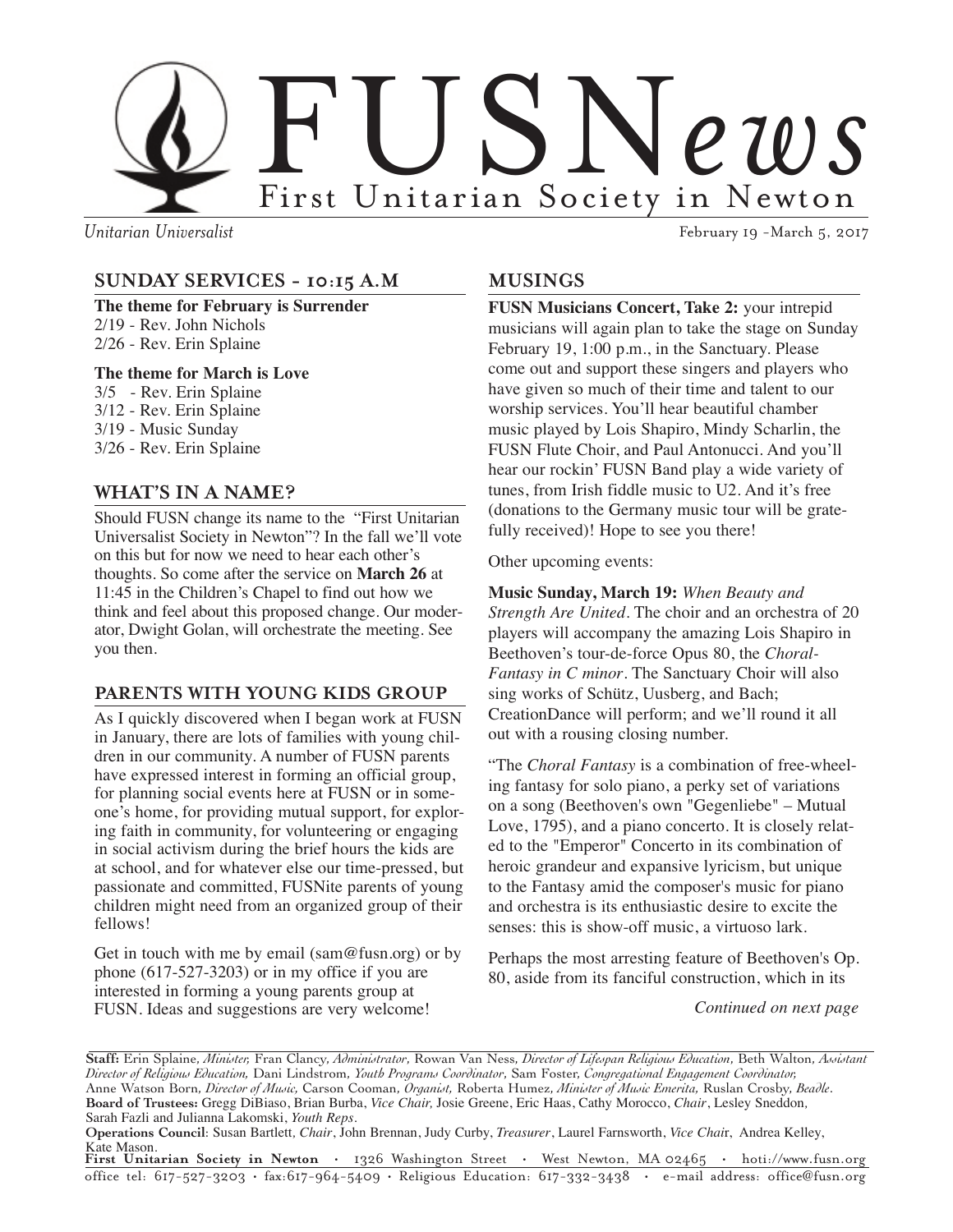free-variations style suggests Beethoven's legendary skills at keyboard improvisation, is its foreshadowing of the Ninth Symphony's "Ode to Joy" theme, whose entry here is unmistakable. Beethoven himself described the choral finale of the Ninth, in <sup>a</sup> letter written in 1824, as 'a setting of the words of Schiller's immortal 'Lied an die Freude' in the same manner as my pianoforte fantasia, but on <sup>a</sup> far grander scale.'" (Herbert Glass) *-Anne Watson Born*

# **FROM JOHN NICHOLS**

Friends,

February 26 will be my last day with you, and your minister will be back with you the following week. I've spen<sup>t</sup> <sup>a</sup> very pleasant half-year in your company. You are, as I have always thought, an active and fascinating congregation with human resources that many other congregations would love to have. I will keep track of you and will follow as best I can the development of initiatives that have been nurtured along this year.

There is an old folk song called "Peace of the River" which speaks of having the "Strength to lead and faith to follow." I wish you that. Leadership of such <sup>a</sup> large and diverse community requires the strength that selfconfidence eventually brings. I don't think that self confidence is innate in most people but it grows in the trusting relationships that develop between <sup>a</sup> people and those they appoint to lead them. This trusting relationship requires <sup>a</sup> faith that since we can't do everything we must learn to trust and follow those we've asked to lead us. They may even come up with better ideas.

May you always find the strength to lead when it is your turn and the faith to follow others when that time comes around.

Good bye, and good luck, *-John Nichols*

### **FINAL SERVICE & ANNUAL MEETING**

**Announcement:** Dates of Our Final Service and Annual Meeting. Our final service of the year will be held **Sunday, June 4**, followed at 11:30 by <sup>a</sup> barbeque, and then the first par<sup>t</sup> of our Annual Meeting.

The Annual Meeting will be held in two parts this year. On **June 4**, we will vote on the FY18 Budget and the Nominating Committee's slate of nominations for open officer positions. In September (date to be announced), we will presen<sup>t</sup> the Final Reports of the minister, staff and committees, and discuss and vote on any proposals to the Congregation. Erin will be away on June 4, completing the final month of her sabbatical. She will be presen<sup>t</sup> for the September par<sup>t</sup> of the meeting.

# **YOUTH MINISTRY BROADCAST**

Thank you for tuning into another week of the Youth Ministry Broadcast. The youth have been busy working on Coffee House, coming up on **March 4**. Coffee House is <sup>a</sup> youth led event which features talent from both youth from FUSN, Newton North, and Newton South. This year, the roster is full of grea<sup>t</sup> bands, from singers and songwriters, to <sup>a</sup> capella and more! The proceeds from the event will go towards Communities Without Borders. Tickets are limited and will be sold during Coffee Hour on Sunday morning leading up to the event. Here are <sup>a</sup> few upcoming youth events:

### **March 4** - Coffee House

**March 17-19** - Another World is Possible: UU Youth Social Justice Weekend. The justice weekend will run from Friday evening until Sunday morning and will be open to all UU high school youth in the region. The weekend will include many different social justice oriented workshops, including Spiritual Care for the Revolution, Protesting 101, youth worship services, grea<sup>t</sup> food, and lots of fun! The weekend will take place at Winchester Unitarian Society.

**March 26** - FUSN Field Day- This is an event for 5th-12th grade junior and senior youth. We will be spending <sup>a</sup> day at Project Adventure on their high/low ropes course. It will be <sup>a</sup> day of teambuilding, leadership, and fun.

**April 30**- Youth led Sunday Service and Senior Bridging Ceremony

Please RSVP for the overnight and FUSN Field Day by March 8. *-Dani Lindstrom*

# **5-6 GRADE FOOD DRIVE**

**FUSN 5-6 Grade Food Drive**. FUSN 5-6th grade are asking for your help collecting items for the Newton Food Pantry. Collection boxes will be set up at coffee hour on Feb. 19 and 26.

The Newton Food Pantry is able to ge<sup>t</sup> much of the staple food items for free at the Greater Boston Food Bank. These are the items they need most of the time:

Broth (chicken, beef, vegetable) Low Sodium soup, vegetables and canned meals Vegetable Oil Canned Beets Canned Pineapple Toothpaste (full-size/please no travel size) Laundry Detergent Shampoo Body Lotion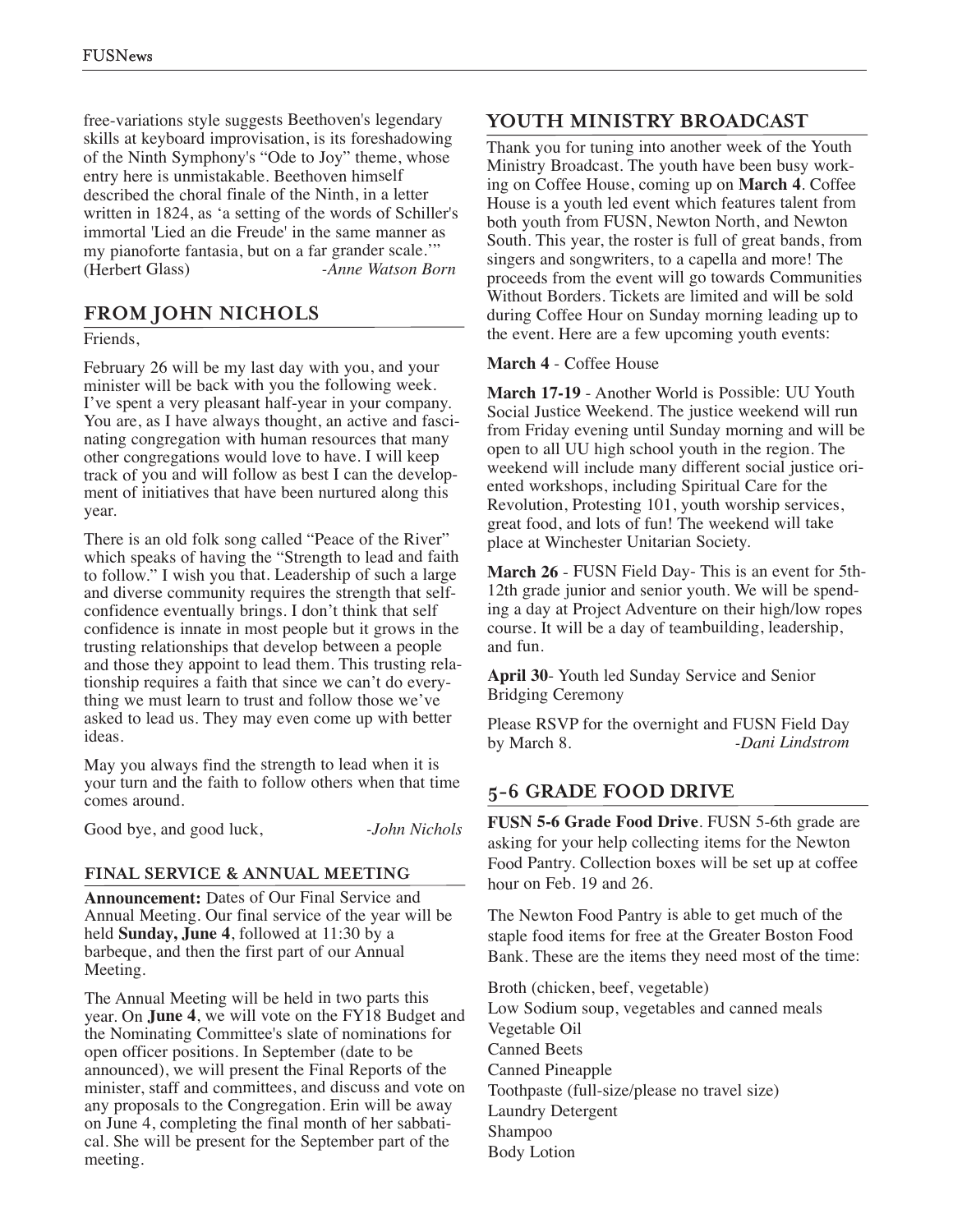# **NOMINATING COMMITTEE**

We'd like you to know about opportunities to become part of FUSN's leadership. The FUSN Nominating Committee members are Sheila Ardery (the Chair), George Batchelor, Jim Emerson, Andrew Morse, and Ann Woodbury. Their charge is to review the current open elected positions within FUSN and to search for qualified candidates who would be nominated at the Annual Meeting in June to fill those positions. We very much appreciate their willingness to take on this role, and hope you'll let them know if you are willing to serve or know of potential candidates.

The committee will be conducting outreach to the membership during February and March to recruit members for nominations. The outreach will include a table at coffee hours beginning **February 19** where members can learn about the positions that are open and nominate themselves or recommend other members who would be qualified to serve.

Any questions can be directed to any one of the members. Sheila Ardery's email is sardery@gmail.com if you would like to inquire by email.

# **GREAT VOLUNTEER OPPORTUNITY**

As many of you are aware, each year FUSN volunteers grow plants from seeds, cultivate the plants at a gardening plot in Waltham, and then harvest the

vegetables and donate them to the Newton Food Pantry. This is a great opportunity for kids of all ages to participate in an activity that promotes environmental responsibility and reduces hunger in our community. FUSN does this project jointly with the Congregation Dorshei Tzedek, a dynamic and inclusive Reconstructionist synagogue in West Newton (https://dorsheitzedek.org).

The FUSN volunteers would like to pass the baton of leadership to the next generation. It would be ideal if two (or more) families would take the project on and act as the organizers going forward. Lois Shapiro, one of the current leaders, will train you! It would be fun for the two FUSN families to collaborate, and their presence would act as a magnet for other families interested in volunteering at the garden on an ad hoc basis. If you would consider this, let us know. Our email addresses are: Julia Huston, juliahuston@yahoo.com; Lois Shapiro, lshapiro@wellesley.edu

# **PLEDGE PARTY SIGN UPS**

Pledge party sign ups are underway. Please sign up on Sunday in the Parish Hall during coffee hour or online at www.FUSN.org If you have questions regarding the pledge parties please reach out to budgetdrive@fusn.org and Ellen, Saul, or Suzanne will be happy to respond to you.

### **UPCOMING EVENTS**

**Poetry Reading** - "A Mind of Winter" — Poetry Reading, Sunday **February 26**, 3:00 Parish Hall. Deborah Bennett, Karen Edwards, Cathy Morocco and Carol Siemering will read their own poems. Wallace Steven's "Snowman" will inspire the reading.



I love coffee, I love tea…! Bring your java jive to the **FUSN Youth Coffee House** on Saturday, **March 4** at 7:00 p.m.! Our fabulous FUSN youth have lined up a great evening of talent and entertainment, all performed by high schoolers from our greater community. Come enjoy everything from improv and a capella groups, to singer-songwriters, jazz bands, and even a dance troupe and a magician! Tickets and merchandise will be on sale at Coffee Hour on February 19 and 26. All profits benefit Communities Without Borders and the children of Zambia.

Come hear Rodney L. Petersen, PhD on **March 12**, in the Alliance Room. **Can we replace Just War with Just Peace?** Religious communities have often offered "Just War" thinking to societies intent on confronting grave wrongs in spite of the incongruities between faith and violence. Is there another paradigm in times of conflict? Might that paradigm be "Just Peace"? What skills does "Just Peace" call forth? Are religious communities in a place to foster such critical skills? Secular, interfaith and Christian ecumenical organizations are taking up these questions in the search for alternatives to violence.